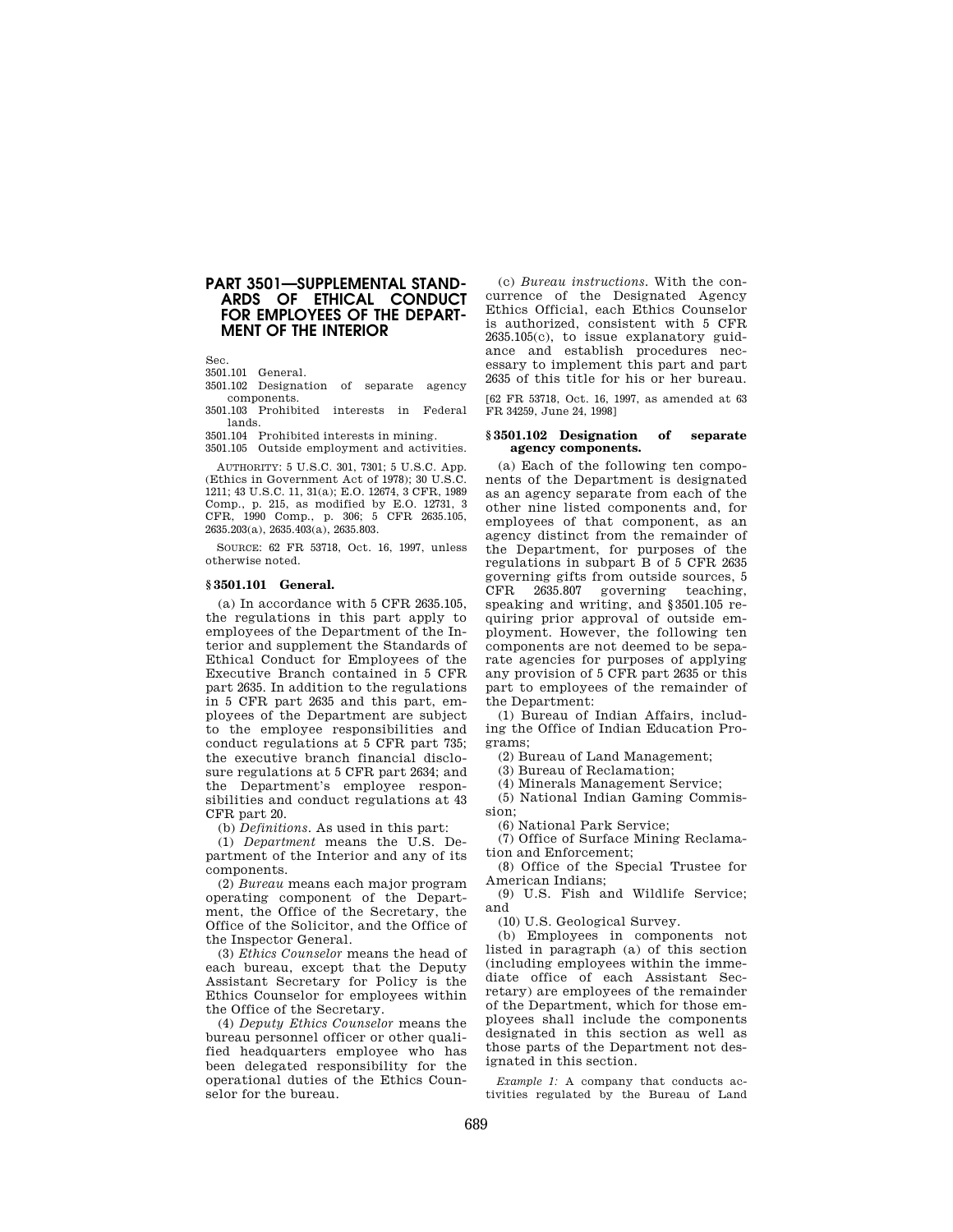Management would not be a prohibited source of gifts for an employee of the National Park Service (NPS), unless that company seeks official action by the NPS; does business or seeks to do business with the NPS; conducts activities that are regulated by the NPS; or has interests that may be substantially affected by the performance or nonperformance of that employee's official duties.

*Example 2:* A paralegal who works parttime in the Office of the Solicitor wants to take an additional part-time job with a private company that does business with the U.S. Geological Survey. The company is a prohibited source for the paralegal, since the company does business with a component of the Department from which his component<br>has not been listed as separate in has not been listed as separate in § 3501.102(a). The paralegal must obtain prior approval for the outside employment, because § 3501.105 requires employees to obtain such approval before engaging in outside employment with a prohibited source.

### **§ 3501.103 Prohibited interests in Federal lands.**

(a) *Cross-references to statutory prohibitions*—(1) *Prohibited purchases of public land by Bureau of Land Management employees.* As set forth in 43 CFR 20.401, the officers, clerks, and employees in the Bureau of Land Management are prohibited by 43 U.S.C. 11 from directly or indirectly purchasing or becoming interested in the purchase of any of the public lands.

(2) *Prohibited interests in the lands or mineral wealth of the region under survey for U.S. Geological Survey employees.* As set forth in 43 CFR 20.401, the Director and members of the U.S. Geological Survey are prohibited by 43 U.S.C. 31(a) from having any personal or private interests in the lands or mineral wealth of the region under survey.

(b) *Prohibited financial interests in Federal lands for Minerals Management Service employees and for the Secretary and employees of the Office of the Secretary and other Departmental offices reporting directly to a Secretarial officer who are in positions classified at GS–15 and above.* (1) Except as provided in paragraph (b)(2) of this section, the following employees may not acquire or hold any direct or indirect financial interest in Federal lands or resources administered or controlled by the Department:

(i) All employees of the Minerals Management Service; and

# **5 CFR Ch. XXV (1–1–02 Edition)**

(ii) The Secretary and employees of the Office of the Secretary and other Departmental offices reporting directly to a Secretarial officer who are in positions classified at GS–15 and above. As used in this section, ''Office of the Secretary and other Departmental Offices reporting directly to a Secretarial officer'' means the Immediate Office of the Secretary; Office of the Solicitor; Office of the Inspector General; Office of Communications; Office of Congressional and Legislative Affairs; all Assistant Secretaries, their immediate Office staff and heads of bureaus which are subordinate to an Assistant Secretary. This includes the following offices under the Office of the Assistant Secretary—Policy, Management and Budget: Office of Budget, Office of Hearings and Appeals, Office of Acquisition & Property Management, Office of Environmental Policy and Compliance, Office of Policy Analysis, Office of Financial Management, and Office of Information Resources Management.

(2) *Exceptions.* The prohibition in paragraph (b)(1) of this section does not apply to:

(i) An individual employed on an intermittent or seasonal basis for a period not exceeding 180 working days in each calendar year; or

(ii) A special Government employee engaged in field work relating to land, range, forest, and mineral conservation and management activities.

(c) *Prohibition as to Department-granted rights in Federal lands.* (1) Except as provided in paragraph  $(c)(2)$  of this section, employees and their spouses and their minor children are prohibited from acquiring or retaining any claim, permit, lease, small tract entries, or other rights that are granted by the Department in Federal lands.

(2) *Exceptions.* (i) Nothing in paragraph (c)(1) of this section prohibits the recreational or other personal and noncommercial use of Federal lands by an employee, or the employee's spouse or minor child, on the same terms as use of Federal lands is available to the general public.

(ii) Unless otherwise prohibited by law, employees in the Office of the Assistant Secretary—Indian Affairs, or in the Bureau of Indian Affairs, and the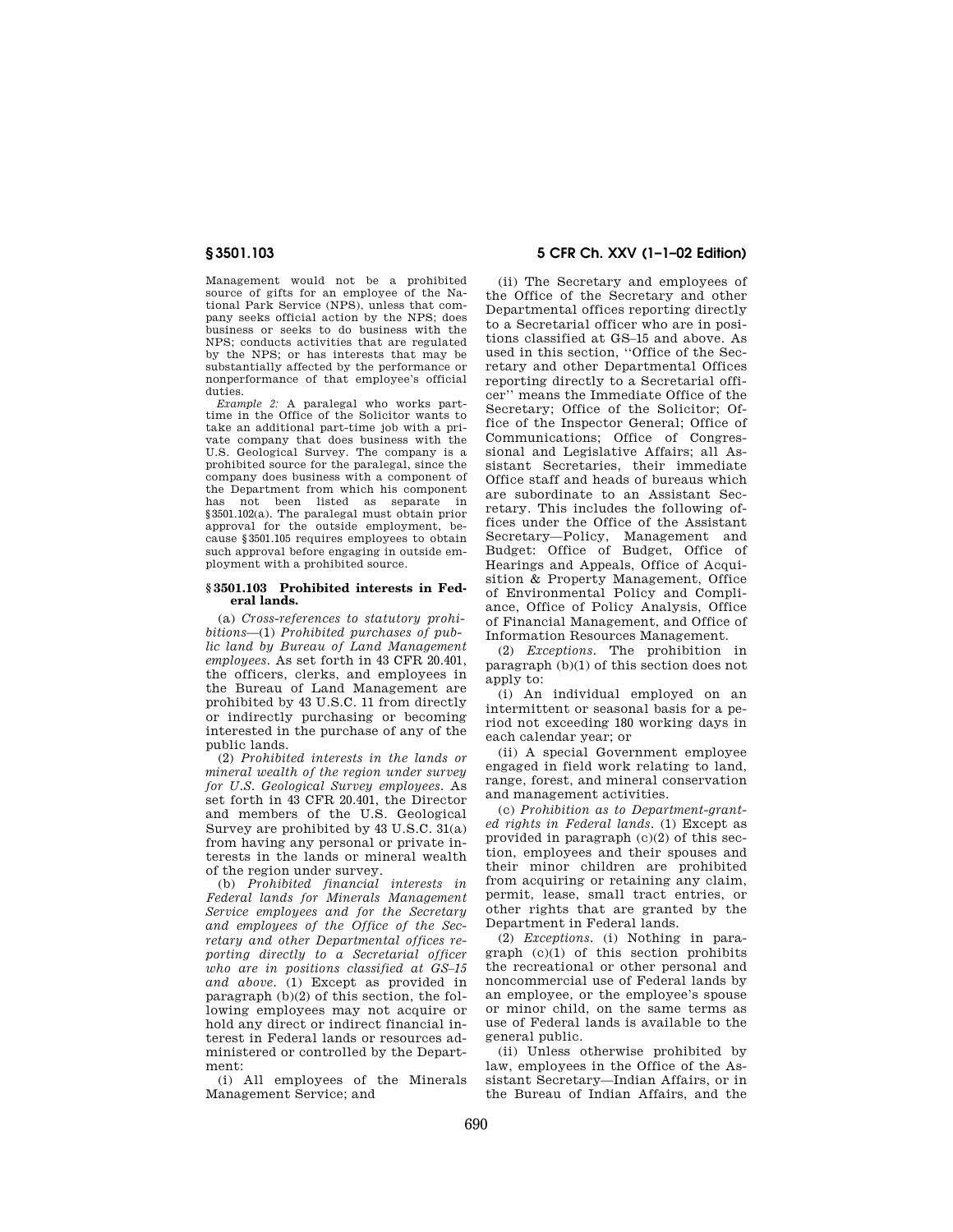## **Department of the Interior**

spouses and minor children of such employees, are not prohibited by paragraph  $(c)(1)$  of this section from acquiring or retaining rights in Federal lands controlled by the Department for the benefit of Indians or Alaska Natives.

(d) *Divestiture.* The Designated Agency Ethics Official may require an employee to divest an interest the employee is otherwise authorized to retain under an exception listed in this section, based on a determination of substantial conflict under § 2635.403(b) of this title.

(e) *Waivers.* The Designated Agency Ethics Official may grant a written waiver from the prohibitions contained in paragraphs  $(b)$  and  $(c)$  of this section, based on a determination that the waiver is not inconsistent with 5 CFR part 2635 or otherwise prohibited by law and that, under the particular circumstances, application of the prohibition is not necessary to avoid the appearance of misuse of position or loss of impartially, or otherwise to ensure confidence in the impartiality and objectivity with which Department programs are administered. A waiver under this paragraph may be accompanied by appropriate conditions, such as acquiring execution of a written statement of disqualification. Notwithstanding the grant of any waiver, an employee remains subject to the disqualification requirements of 5 CFR 2635.402 and 2635.502.

(f) *Pre-existing interests.* An employee may retain a financial interest otherwise prohibited by paragraph (b) or (c) of this section which was approved in writing under criteria and procedures in effect before November 2, 1996, unless the approval is withdrawn by the Designated Agency Ethics Official, subject to the standards for waivers in paragraph (e) of this section.

### **§ 3501.104 Prohibited interests in mining.**

(a) *Cross-reference to statutory prohibition.* As set forth in 30 CFR part 706 and 43 CFR 20.402, employees of the Office of Surface Mining Reclamation and Enforcement and other employees who perform functions or duties under the Surface Mining Control and Reclamation Act of 1977, 30 U.S.C. 1201 et seq., are prohibited by 30 U.S.C. 1211(f) from having a direct or indirect financial interest in underground or surface coal mining operations.

(b) *Prohibited interests in private mining activities in the United States for U.S. Geological Survey employees, their spouses, and minor children.* (1) Except as provided in this section, no employee of the U.S. Geological Survey (USGS), or spouse or minor child of a USGS employee, shall have a direct or indirect financial interest in private mining activities in the United States.

(2) *Definitions.* For purposes of applying the prohibition in paragraph  $(b)(1)$ of this section:

(i) *Financial interest* has the meaning set forth in 5 CFR 2635.403(c), and includes an employee's legal or beneficial interest in a trust.

(ii) *Private mining activities* means exploration, development, and production of oil, gas, and other minerals on land in the United States that is not owned by the Federal government or by a State or local government.

(3) *Exceptions.* The prohibition set forth in paragraph  $(b)(1)$  of this section does not apply to:

(i)(A) Financial interests worth \$5000 or less, for employees (or their spouses and minor children) of the Office of the Director and the Geologic Division, or

(B) A single financial interest worth \$5000 or less or an aggregate of financial interests worth \$15,000 or less, for employees (or their spouses and minor children) of all other USGS organizational elements;

(ii) Mineral royalties and overriding royalty interests of \$600 per year or less;

(iii) A publicly traded or publicly available investment fund (e.g., a mutual fund) which, in its prospectus, does not indicate the objective or practice of concentrating its investments in entities engaged in private mining activities in the United States, if the employee neither exercises control nor has the ability to exercise control over the financial interests held in the fund;

(iv) A legal or beneficial interest in a qualified profit sharing, retirement, or similar plan, provided that the plan does not invest more than 25 percent of its funds in debt or equity instruments of entities engaged in private mining activities in the United States, and the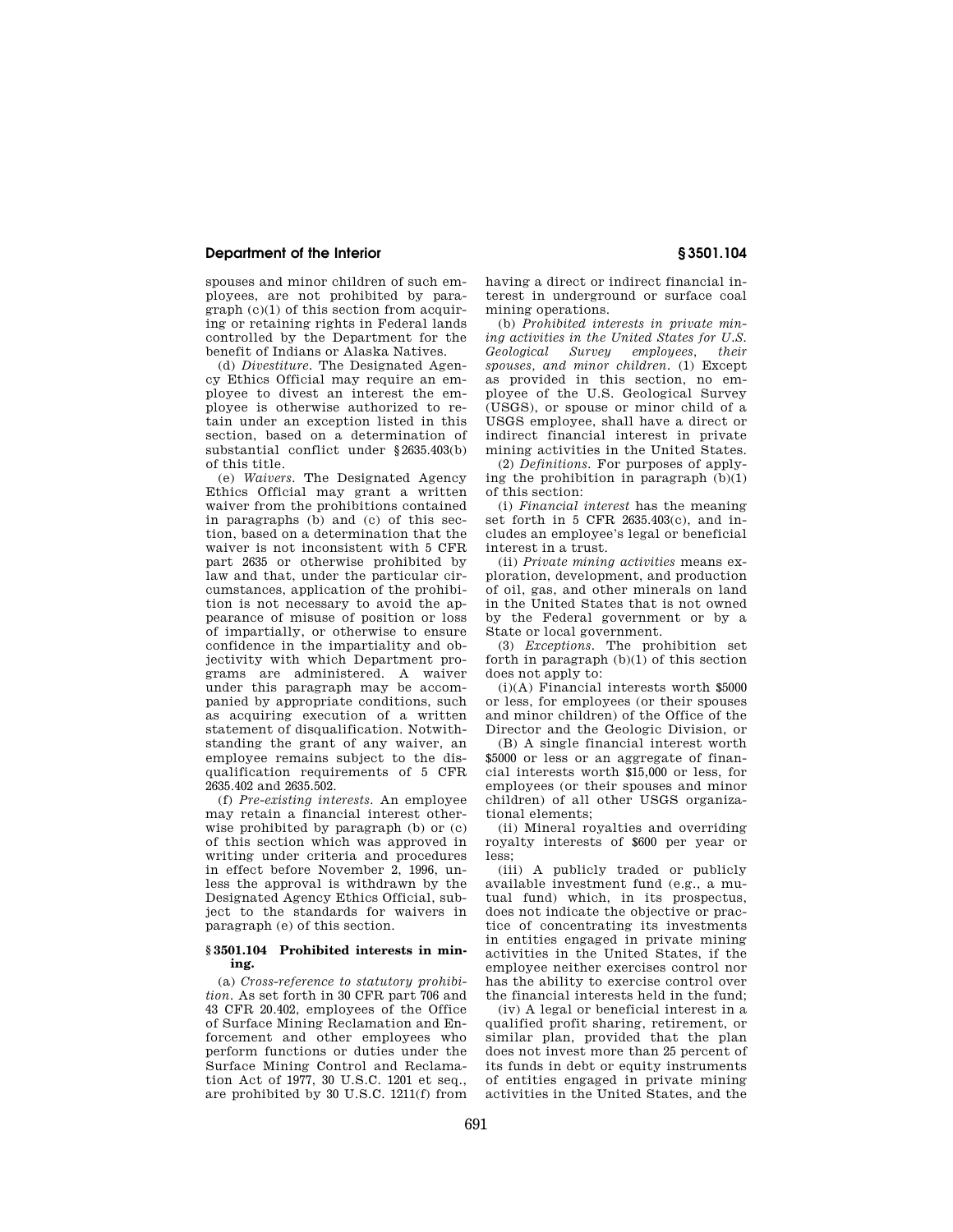employee neither exercise control nor has the ability to exercise control over the financial interests held in the plan; or

(v) The ownership of a financial interest by an employee's spouse or minor child where the spouse or minor child obtained the interest through:

(A) A gift from someone other than the employee or a member of the employee's household;

(B) Inheritance;

(C) Acquisition prior to the employee's becoming a USGS employee;

(D) Acquisition prior to marriage to a USGS employee; or

(E) A compensation package in connection with the employment of the spouse or minor child.

(4) *Divestiture.* The Director of the U.S. Geological Survey may require an employee to divest an interest the employee is otherwise authorized to retain under an exception listed in paragraph (b)(3) of this section, based on a determination of substantial conflict under § 2635.403(b) of this title.

(5) *Waivers.* The Director of the U.S. Geological Survey may grant a written waiver from the prohibition contained in paragraph  $(b)(1)$  of this section, based on a determination that the waiver is not inconsistent with 5 CFR part 2635 or otherwise prohibited by law, and that, under the particular circumstances, application of the prohibition is not necessary to avoid the appearance of misuse of position or loss of impartiality, or otherwise to ensure confidence in the impartiality and objectivity with which Department programs are administered. A waiver under this paragraph may be accompanied by appropriate conditions, such as requiring execution of a written statement of disqualification. Notwithstanding the granting of any waiver, an employee remains subject to the disqualification requirements of 5 CFR 2635.402 and 2635.502.

(6) *Pre-existing interests.* A spouse or minor child of an employee may retain a financial interest otherwise prohibited by paragraph (b)(1) of this section which was permitted under criteria and procedures in effect before November 2, 1996, unless the Director of the U.S. Geological Survey determines in writing that such retention is inconsistent **5 CFR Ch. XXV (1– 1– 02 Edition)** 

with the standards for waivers in paragraph (b)(5) of this section.

[62 FR 53718, Oct. 16, 1997; 63 FR 18501, Apr. 15, 1998]

### **§ 3501.105 Outside employment and activities.**

(a) *Prohibited outside employment and activities.* (1) Under 43 U.S.C. 31(a), employees of the U.S. Geological Survey shall execute no surveys or examinations for private parties or corporations.

(2) Employees in the Bureau of Land Management may not engage in outside employment as real estate agents and realty specialists. Such employees are not required to cancel a real estate license, but may maintain the license on an inactive basis.

(3) Employees in the Office of the Assistant Secretary—Indian Affairs, or in the Bureau of Indian Affairs (BIA), may not hold a position on a tribal election board or on a tribal school board which oversees BIA schools.

NOTE TO PARAGRAPH (a)(3): Except for membership on a tribal election board and a tribal school board which oversees BIA schools, an eligible person employed in the Office of the Assistant Secretary—Indian Affairs or in the BIA may become a candidate for office in his local tribe or may be appointed as a representative of his local tribe if prior approval is obtained from the Deputy Assistant Secretary—Indian Affairs pursuant to paragraph (b) of this section.

(b) *Prior approval of outside employment*—(1) *Prior approval requirement.* (i) An employee of the Department, other than an employee of the U.S. Geological Survey or a special Government employee, shall obtain written approval from his ethics counselor or other agency designee before engaging in outside employment with a prohibited source.

(ii)(A) An employee of the U.S. Geological Survey (USGS), other than a special Government employee, shall obtain written approval from the USGS deputy ethics counselor before engaging in any outside employment.

(B) The USGS may issue instructions exempting categories of employment from the prior approval requirement in paragraph  $(b)(1)(ii)(A)$  of this section. based on a determination that the employment within those categories